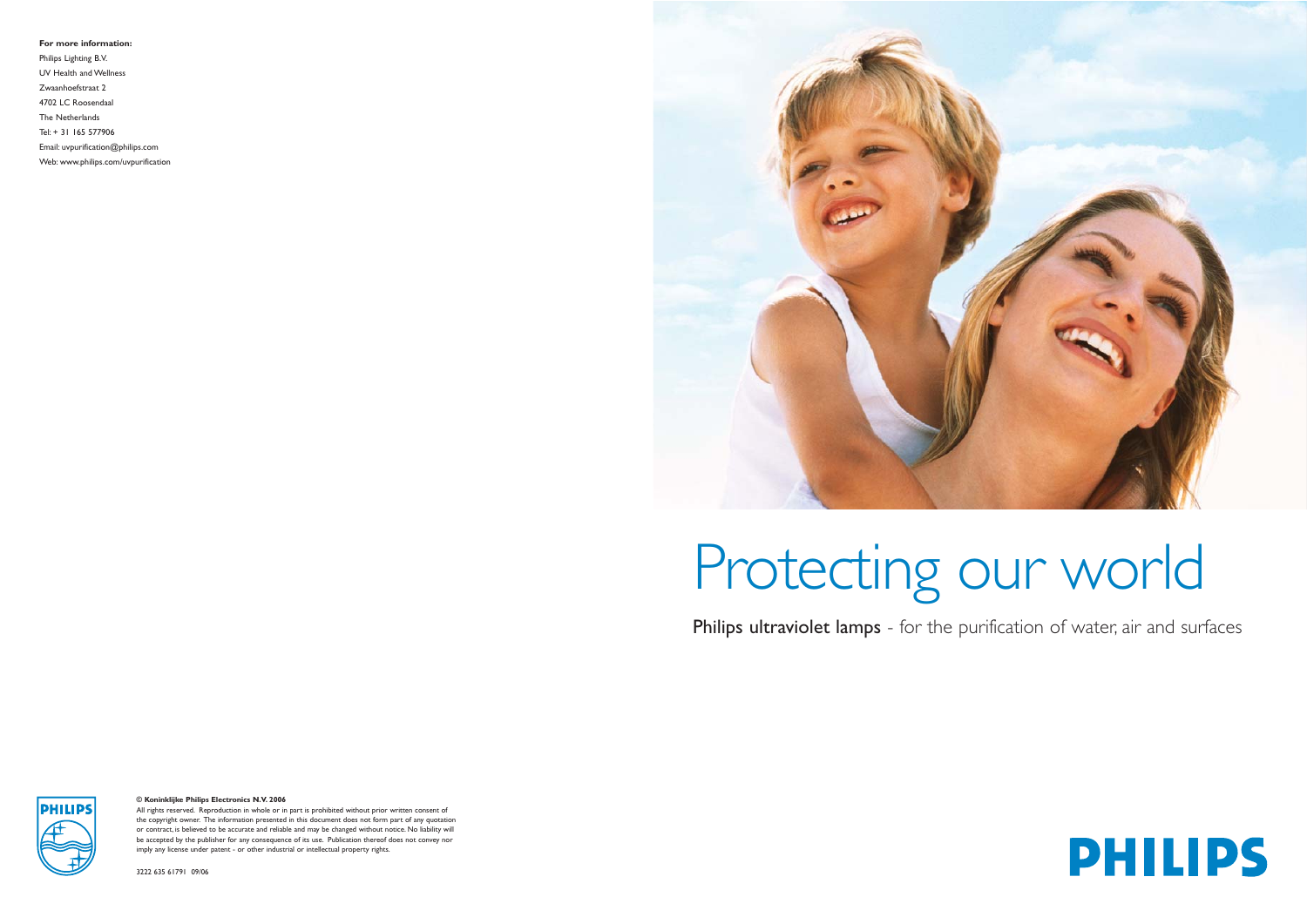## Moving towards a purer world

As the world's population rises, the demand for fresh, potable water increases - but so does the risk of pollution.Today more than one billion people around the world have no access to safe drinking water supplies. Millions more suffer from air pollution.



Philips Lighting provides innovative solutions, dedicated to improve health and quality of life with ultraviolet light.

> **Philips ultraviolet lamps and ballast systems** are non-polluting, purification systems, using ultraviolet (UV) light technology. Simple to install, cost-effective, environmentally friendly, these lamp systems make a safe solution for the purification of water, air and surfaces as an alternative to chemical purification systems.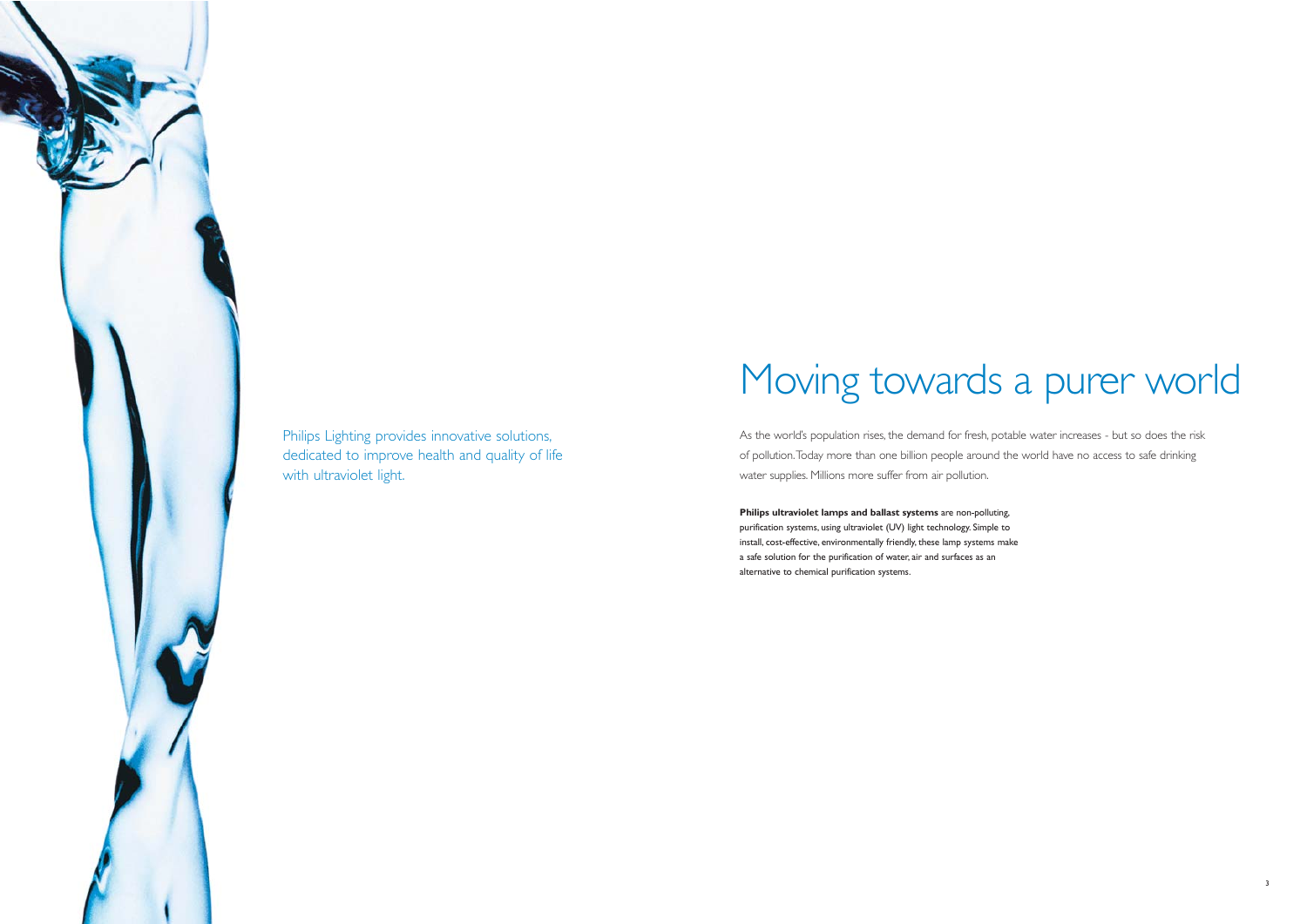

### The crucial difference

From research to product development, from production to distribution, our global presence enables us to support our end-user customers and our business partners in every way. We oversee and control all the processes in-house, allowing us to offer you complete and confident assurance on quality and performance standards.

To provide the highest quality, we use the utmost precision with our advanced tools and machinery. Every single lamp is inspected to the most stringent tolerances throughout the production process. Our ballasts also go through extensive testing and measurement cycles, pushing them to the limit. This allows us to offer the benefits of guaranteed quality standards and unique technical experience.

We are the only lamp manufacturer that offers a complete inhouse manufactured package of lamp, ballast and sleeves for ultimate performance.

Our experience, skill and resources make the application of a complex technology, simple and straightforward. To achieve the best performance from any installation, you need to optimize the delicate balance and interaction between lamp and ballast. Philips UV lamps operate on the edge of their capacity and systems are getting "smarter". This means they can offer added functionality, such as the ability to monitor UV output and adapt input power accordingly.

When you choose Philips as a partner, we take complete responsibility for system performance and reliability.You deal with one supplier for the total system.This helps to avoid problems on any lamp compatibility failures and makes life easier for you.

### The best choice

As the largest lamp manufacturer in the world, we bring you the very best in product innovation, reliability and quality. Using the knowledge of lighting technology that we have built up over the last 100 years, we offer a comprehensive portfolio of UV lamps and ballast systems for a wide range of applications. From water and air purification to insect traps, colored lamps, aquariums, UV curing, blacklight blue and reprography.

We offer you a comprehensive choice from low pressure mercury lamps, quartz medium pressure lamps to high output amalgam lamps, ideal for use across a range of applications where purification is required. Complimentary to this lamp range, Philips offers a wide variety of ballasts and sleeves.

We invented and pioneered the use of technology to reduce the mercury level of our lamps.As a result, we are very proud to have by far the lowest mercury level in ultraviolet (UV) lamps in the industry.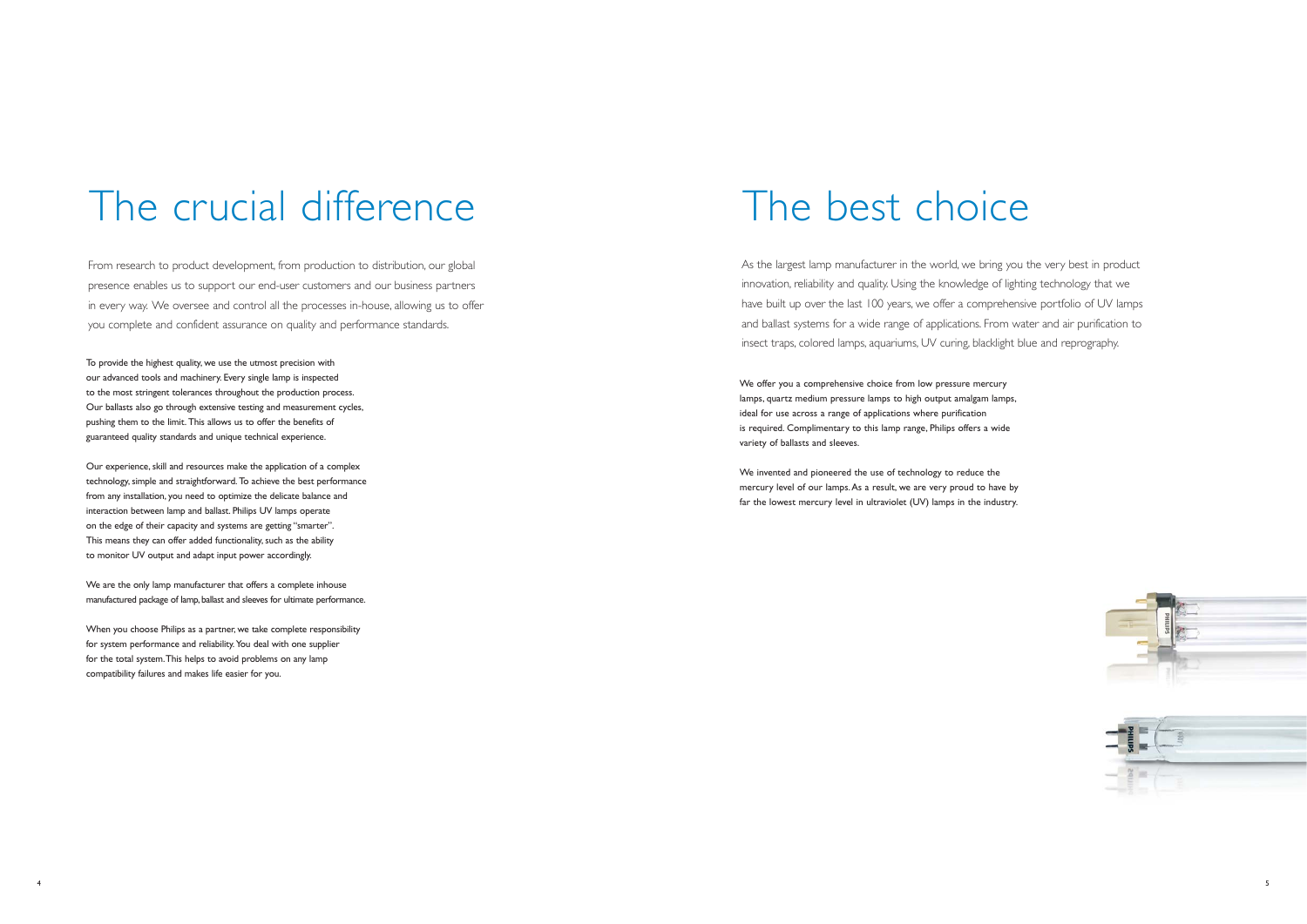

### Simplicity is a lamp with the power to purify

Our water purification lamp and ballast systems can help free whole communities from the threat of water borne diseases caused by micro-organisms such as bacteria and viruses. These are still one of the main causes of death in many parts of the world. We offer lighting solutions for different markets, covering a range of installation possibilities for residential and municipal drinking water, waste water, industrial water, swimming pools and other water treatment applications.

### **Simply better**

Philips UV technology for water purification works almost instantly, leaving no residues, needing no chemicals that can produce harmful by-products, which give an unpleasant taste to water.

Typically Philips UV lamps are used as components in multistage filter units.These are compact and easy to install, use and maintain, as well as being highly effective.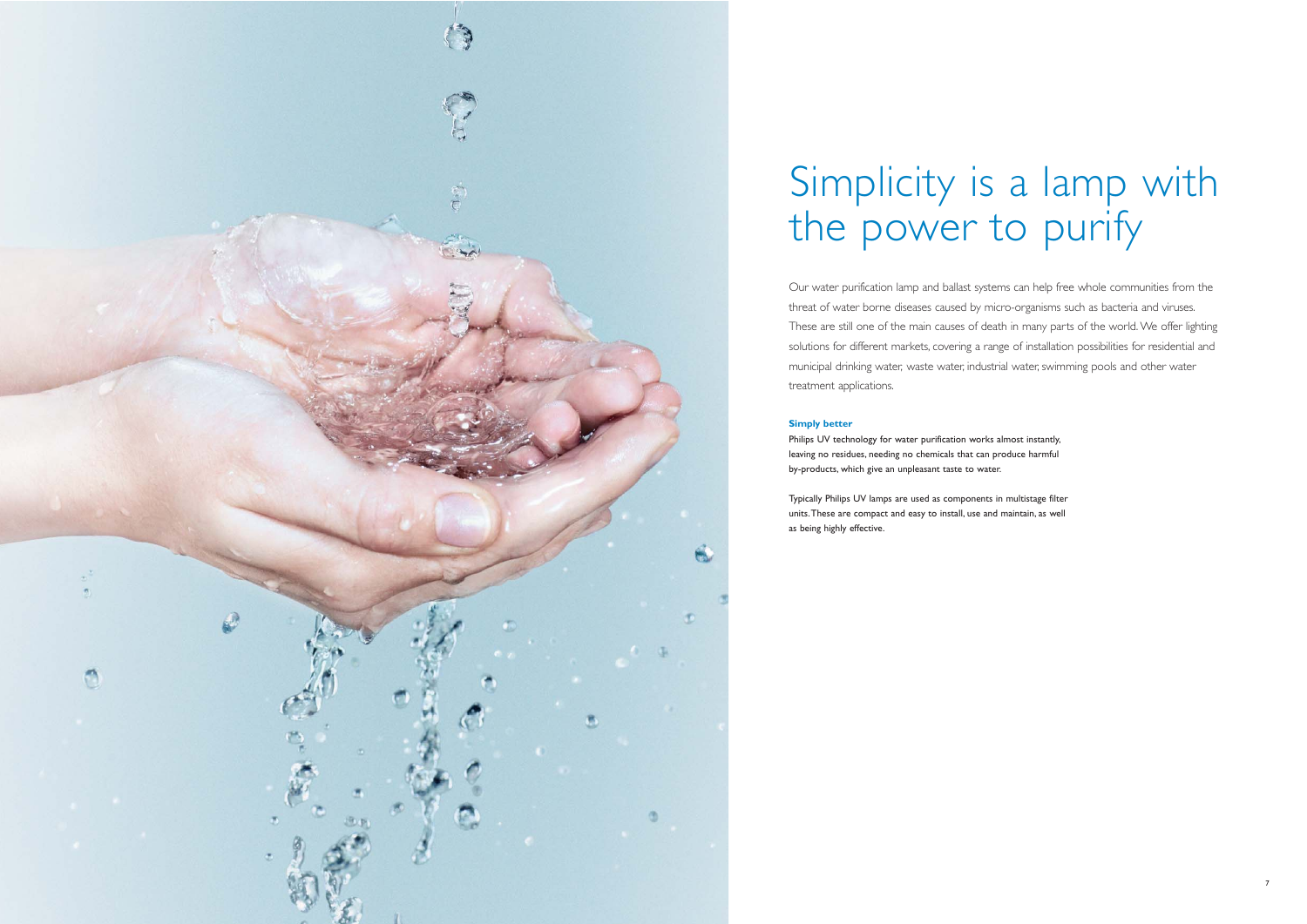### Raising the standard in water purification

A basic aim of governments around the world is to provide their citizens with safe drinking water, cost effectively. The primary process is to deactivate micro-organisms, avoiding or reducing the use of chlorine. Advanced oxidation by use of ultraviolet (UV) is rapidly emerging as a practical, economic alternative treatment for drinking water, offering low costs, low levels of harmful by-products and high efficiency.

### **Drinking water**

Besides large municipal drinking water plants, consumers can install UV water purification systems at the point of water entry into the home, or at the point of use, such as the kitchen sink. Combined with a conventional mechanical or active carbon filter stage to remove suspended particulates or organic materials, the result is water that is both biologically pure and sparkling clear.

### **Waste water treatment**

UV irradiance is an environmentally responsible and cost-effective way to purify public waste water discharges. UV purification is much safer than chlorine, as chlorine and its residual by-products are themselves harmful to the environment. Chlorine has also proved relatively ineffective against several hazardous micro-organisms, such as cryptosporidium.Thousands of waste water installations worldwide rely on UV purification.

### **Swimming pools and fish ponds**

Philips lamps have an increasing role in fish ponds and aquariums. Our Philips TUV PL-S lamps have set new standards in this field. In swimming pools, it has been proven that our lighting systems have lowered the chlorine doses by up to 50%.

Other applications using UV for water purification are: fish farming, ballast water for ships, agriculture, etc.We can ensure optimal support for all our customers by our thorough application knowledge.